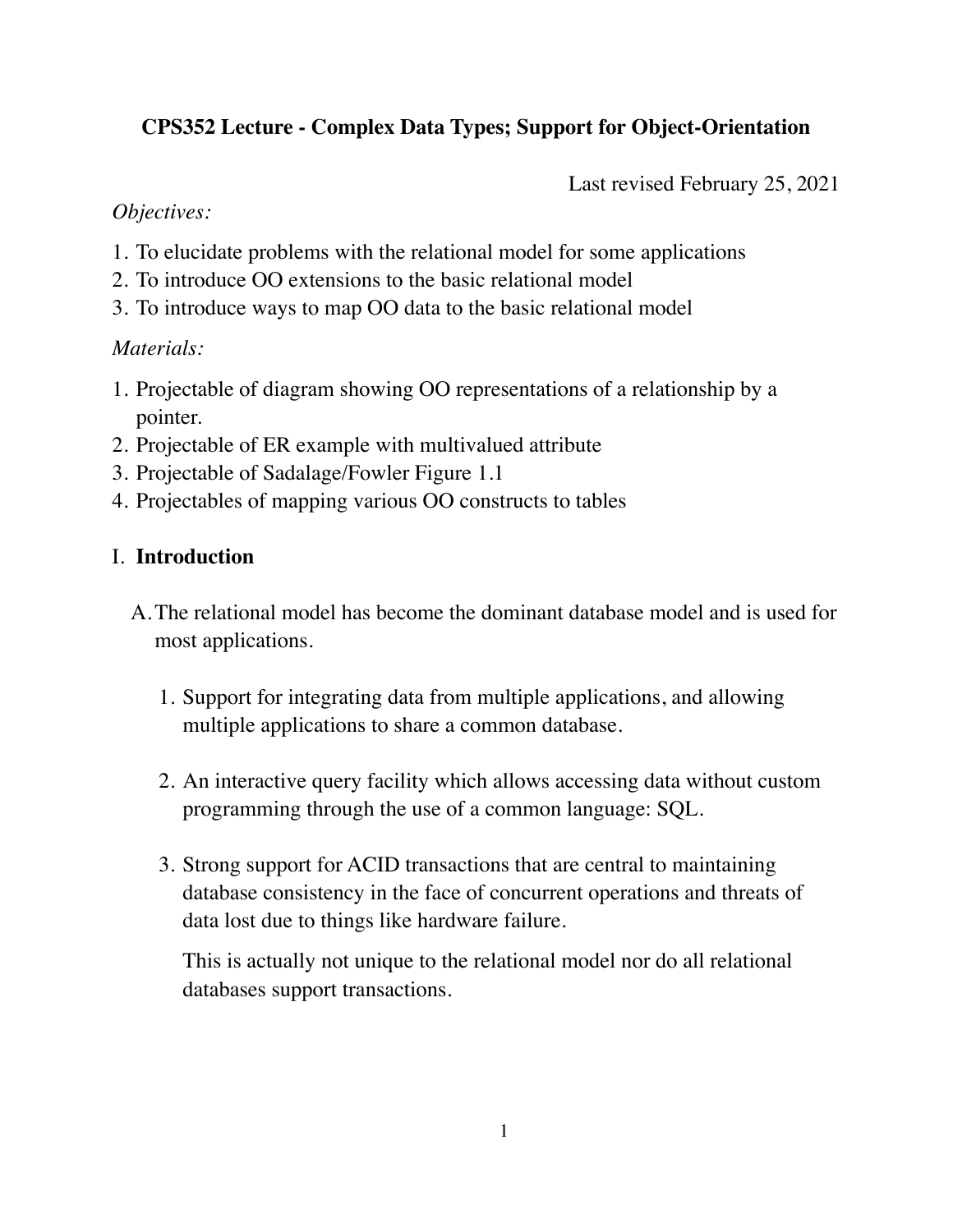- a) Databases based on other models can also offer support for transactions.
- b) Not all relational databases support transactions. For example, if transaction support is wanted in mysql, one must specify this when creating the database - otherwise ACID transactions are not supported.
- c) However, support for ACID transactions has become recognized as a key feature of relational DBMS's.
- B. However, the relational model is designed for structured data with each row in the table having the same columns, each of which holds an atomic value.
- C. Moreover, the relational model creates some difficulties for a system using OO because of what has come to be known as the "impedance mismatch" between OO programming and data storage in relational tables.

#### **II.Unstructured or Semi-structured Data**

- A.One early addition to the relational model was provision for large unstructured data objects like images or long text documents (perhaps stretching over multiple pages)
	- 1. The SQL standard has added the data types BLOB and CLOB Binary Large Object and Character Large Object. A column can be declared to hold one of these types.
	- 2. The DBMS has no knowledge of the internal structure of a large object; it simply allows reading/writing the entire object.
	- 3. Typically large objects are stored separately, with the database proper containing a reference to where the object is stored, to avoid needing to read the whole object every time a row in the table is accessed.
- B. There are times, though, when the objects stored in a table do have a structure, but the structure changes frequently, or varies from object to object, or individual attributes themselves have internal structure (they are not atomic).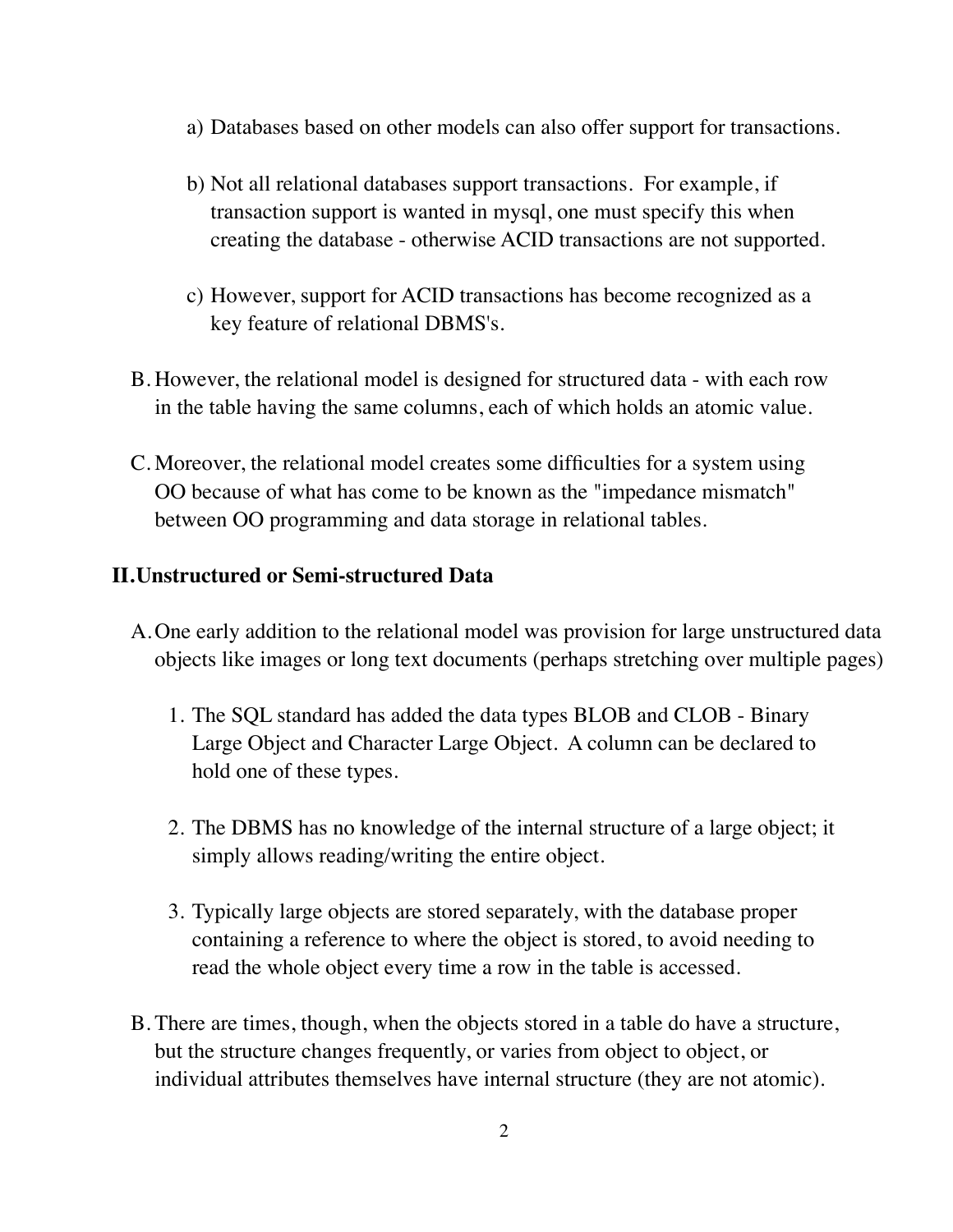- 1. This kind of data can be stored in certain so-called NoSQL database systems, which we will consider further at the end of the course.
- 2. The reading for today in the book discussed some semi-structured approaches to storing data such as JSON, or XML.
	- a. JSON, XML or similar types of data can be stored in a relational database as a BLOB, but application code written in a traditional programming language must be used to get at the internal structure.
	- b. Some NoSQL database systems do include facilities for accessing the internal structure of data represented this way, but that's not something we'll talk about.
	- c. A major driving force behind movement to NoSQL for certain applications is related to performance and specifically to the performance implications of support for ACID transactions. We will get back to this when we look at NoSQL databases later in the course.
- C. For now, we want to focus on ways the relational model can be adapted to more seamlessly support working with more traditional OO applications.

#### **III.Differences Between the OO and Relational Models**

- A.In regard to structured data, both the OO and relational models have some similarity.
	- 1. OO is based on classes, and all objects of the same class have the same fields with the same data types.
	- 2. The relational model is based on tables, and all rows in the same table have the same columns with the same data types.

However, before we can talk further about relational support for OO, we need to consider how the two models actually differ in significant ways.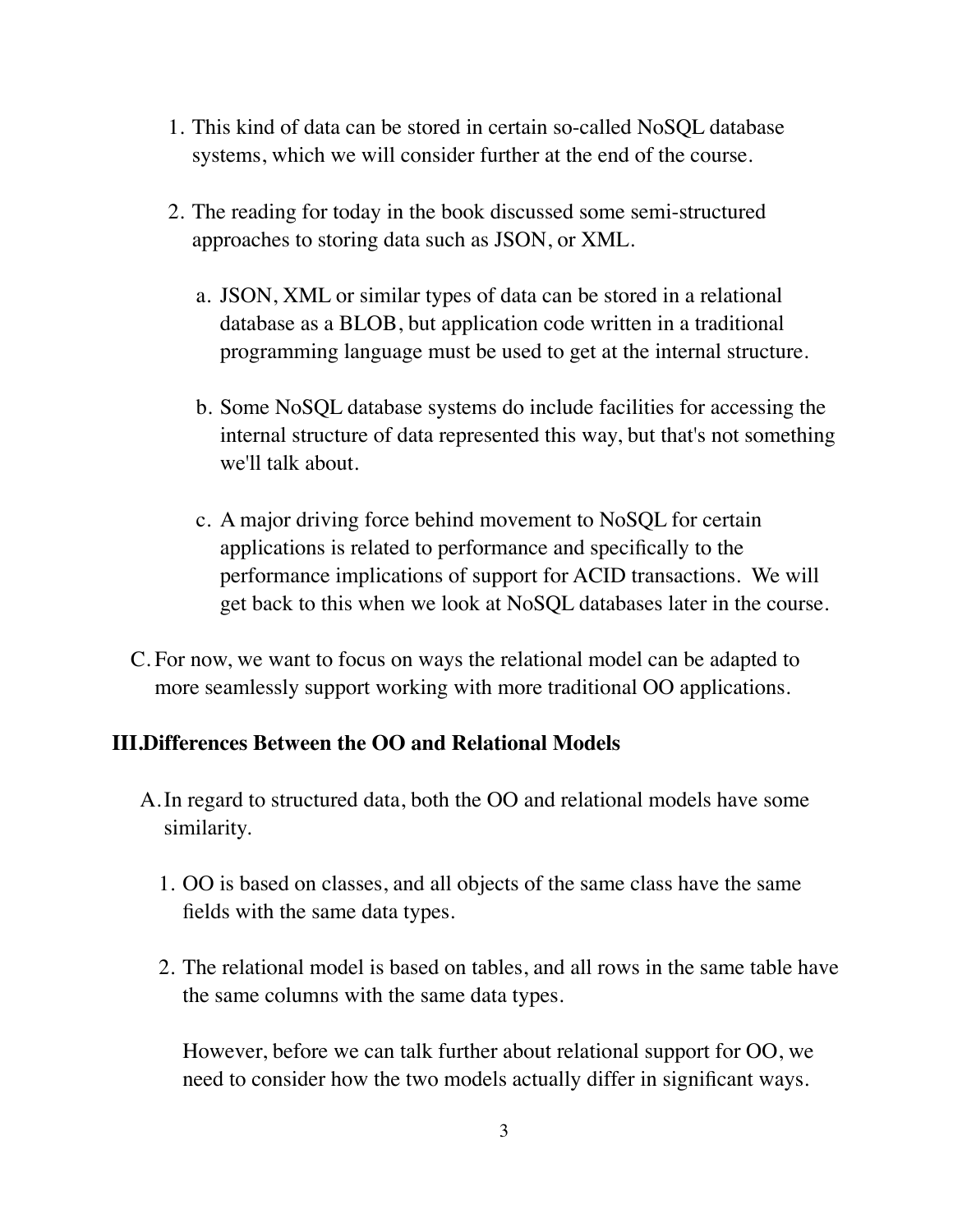- B. The OO and relational models have very different histories.
	- 1. OO: Comes out of the world of discrete simulation. Much subsequent work was motivated by the development of GUI's in the desktop/laptop/mobile device world. OO is the natural paradigm for designing a GUI and for certain kinds of problems involving objects with complex structure (e.g. computer-aided design).
	- 2. Database systems: comes out of the world of business data processing. Much of the work has been done in the mainframe world. Database systems historically have had a strong batch processing flavor, and most data is of atomic types (numbers, strings, dates etc.)
- C. The OO and relational have very different fundamental concepts.
	- 1. In the OO world, an object has three essential properties: identity, state, and behavior. These are distinct ideas, in the sense that it is conceivable that two objects with different identity might have the same state. Of course, all objects of the same class have the same behaviors.

Typically, the identity of an object is established by the location in memory where it resides - i.e. when all is said and doe an object's identity is basically a memory address. This, of course, is not of any semantic significance, and may even change from run to run of the same program.

2. What are the essential properties of a table row? Certainly, a row also has identity and state. But - in the basic relational model, rows do not have behavior. More importantly, though, the notions of identity and state are not distinct: it is inconceivable that a given table might have two rows with same state. [This would violate the set/primary key concept ] That is, OO table rows really only have one property: state.

Thus, the identity of an entity is based on the <u>value</u> of certain of its attributes - something which is semantically meaningful, and doesn't change from run to run of the same program.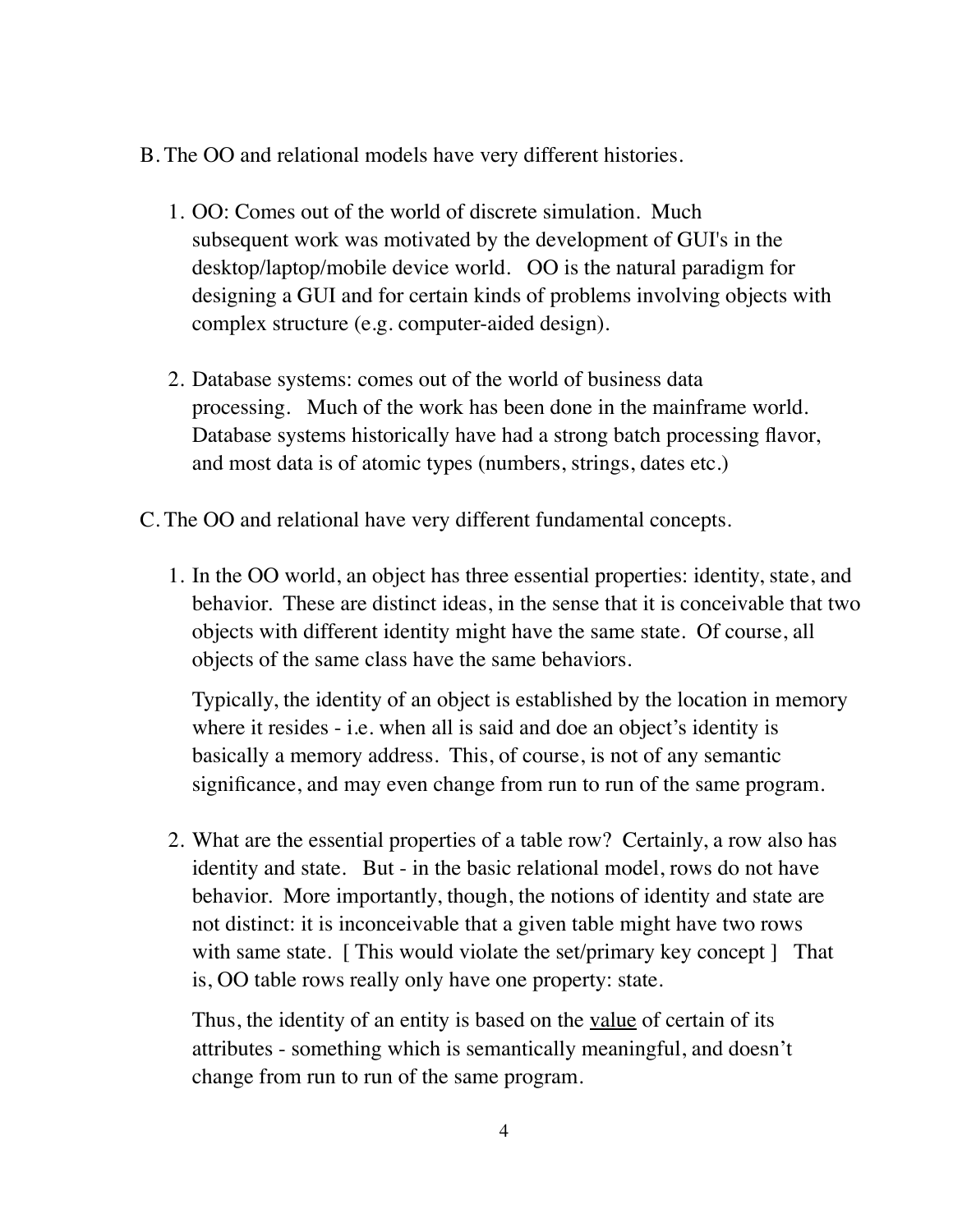3. This sometimes leads designers of OO classes to incorporate some sort of "key" attribute in order to provide semantically meaningful identify and to guarantee that no two objects have identical state - e.g.

```
class Product
{
   int id;
   ...
```
strictly speaking, this is not necessary in an OO system (unless some sort of map is going to be needed to locate the objects, of course) However, something like this is often needed in creating a relational scheme if one cannot guarantee that the remaining attributes of an object will be unique.

4. That is, we have the following:

| OO:         | identity $\neq$ state               |
|-------------|-------------------------------------|
| relational: | identity is the same thing as state |

- D.Related to this is how the two "worlds" handle relationships between objects. Though both can use ER diagrams as design tools, they translate relationships quite differently.
	- 1. In an OO system, relationships (associations) are handled by pointers (called references in Java) - an object that is associated with another object contains a reference to the location in memory where the other object "lives" - e.g.



is represented in memory by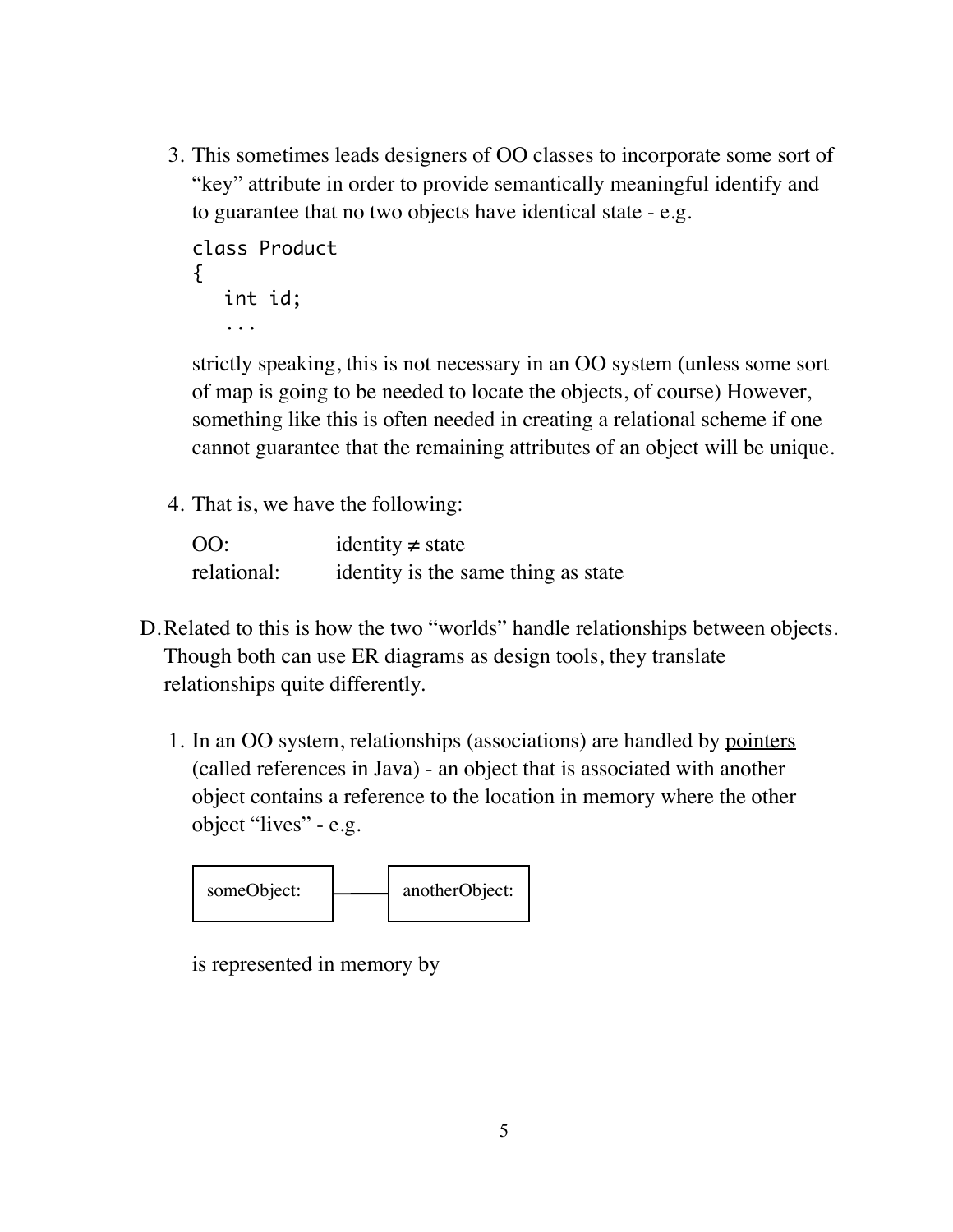

## PROJECT

- 2. In a relational system, relationships are managed by <u>foreign keys</u>. Often, relationships are modeled by tables as well - i.e. a relational database table may correspond to an entity (object) or a relationship (association between objects).
- 3. There are two consequences of this difference:
	- a. Foreign keys are semantically meaningful; pointers to locations in memory or on disk are not (they're just numbers, and not particularly meaningful ones at that.)

Example: Can you easily tell someone your student ID if asked?

Can you easily tell someone the location on disk where information about you is stored by the Gordon administrative system?

b. From a performance standpoint, there is a huge difference. One can follow a pointer directly to the object it references; but following a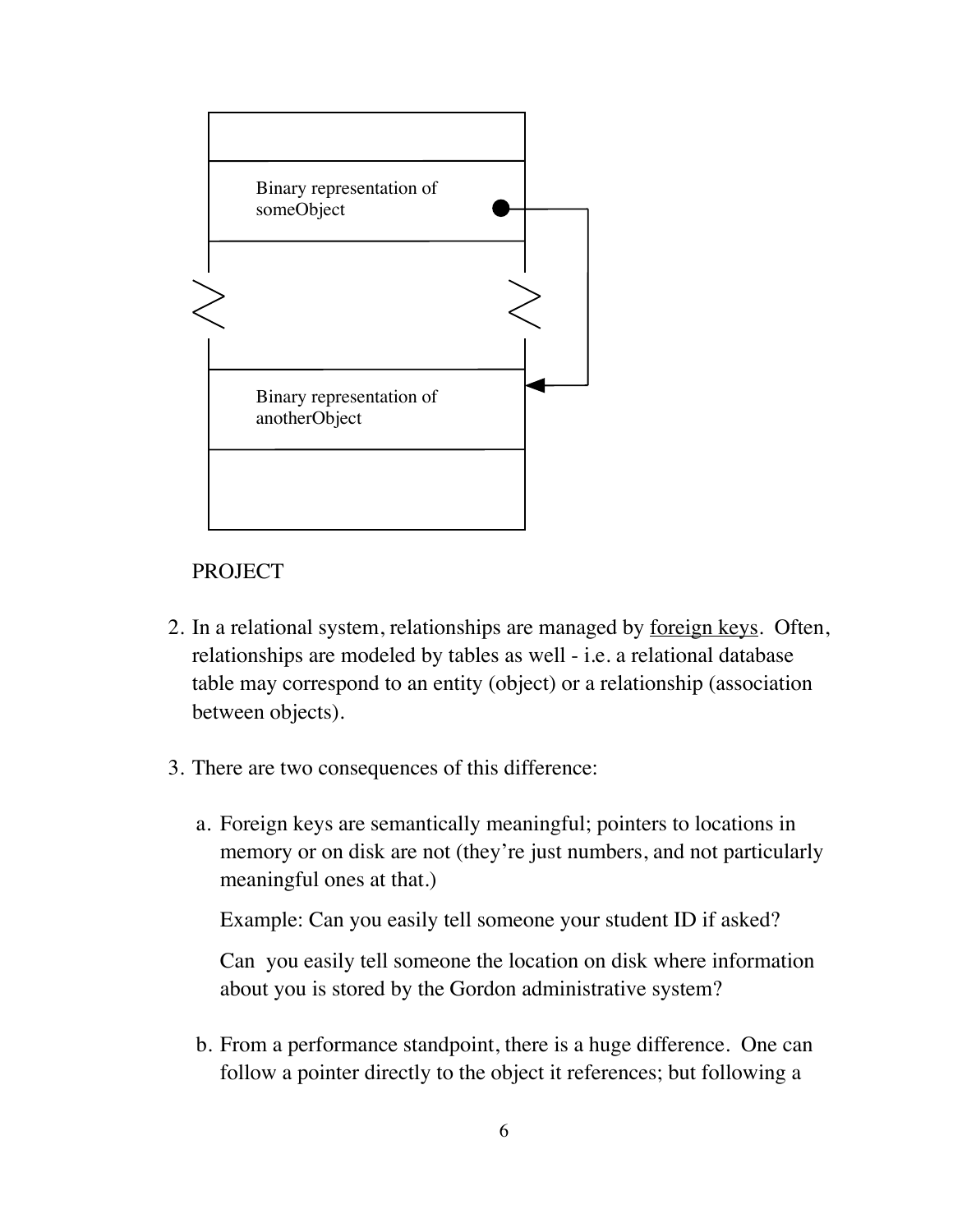foreign key involves some sort of search or index lookup. Quantitatively, the time difference - even in the presence of an index may take much less than a microsecond versus a few milliseconds if a disk access is needed to resolve the reference - a ratio of over 1000:1.

c. As an illustration of the issues of efficiency and semantic meaningfulness, consider the following:

Suppose you wanted to find the office of a given faculty member, given their name. You would have to look up the office number (say on the go site), and then go there - something which would take some amount of time and effort. But if you had the office number to begin with, you could go there directly without having to look anything up.

OTOH, as I was revising a similar lecture several years ago, someone asked me "where do I find room 209?" After playing "20 questions" for a while, I determined that what she was looking for was the secretary's office - at which point giving directions became easy. Like most people, I can remember where a person's office is much more easily than I can remember a room number - when I need to drop something off for the secretary, I never think "I go to room 209".

d. That is, we have the following:

OO: relationship (association) modeled by pointer relational: relationship modeled by foreign key

- E. Normalization requirements result in often needing to store individual objects in multiple tables.
	- 1. Relational databases need to be normalized. Even 1NF precludes non-atomic attributes. We have seen how normalization to 4NF requires us to isolate multivalued attributes in their own relation - e.g.something like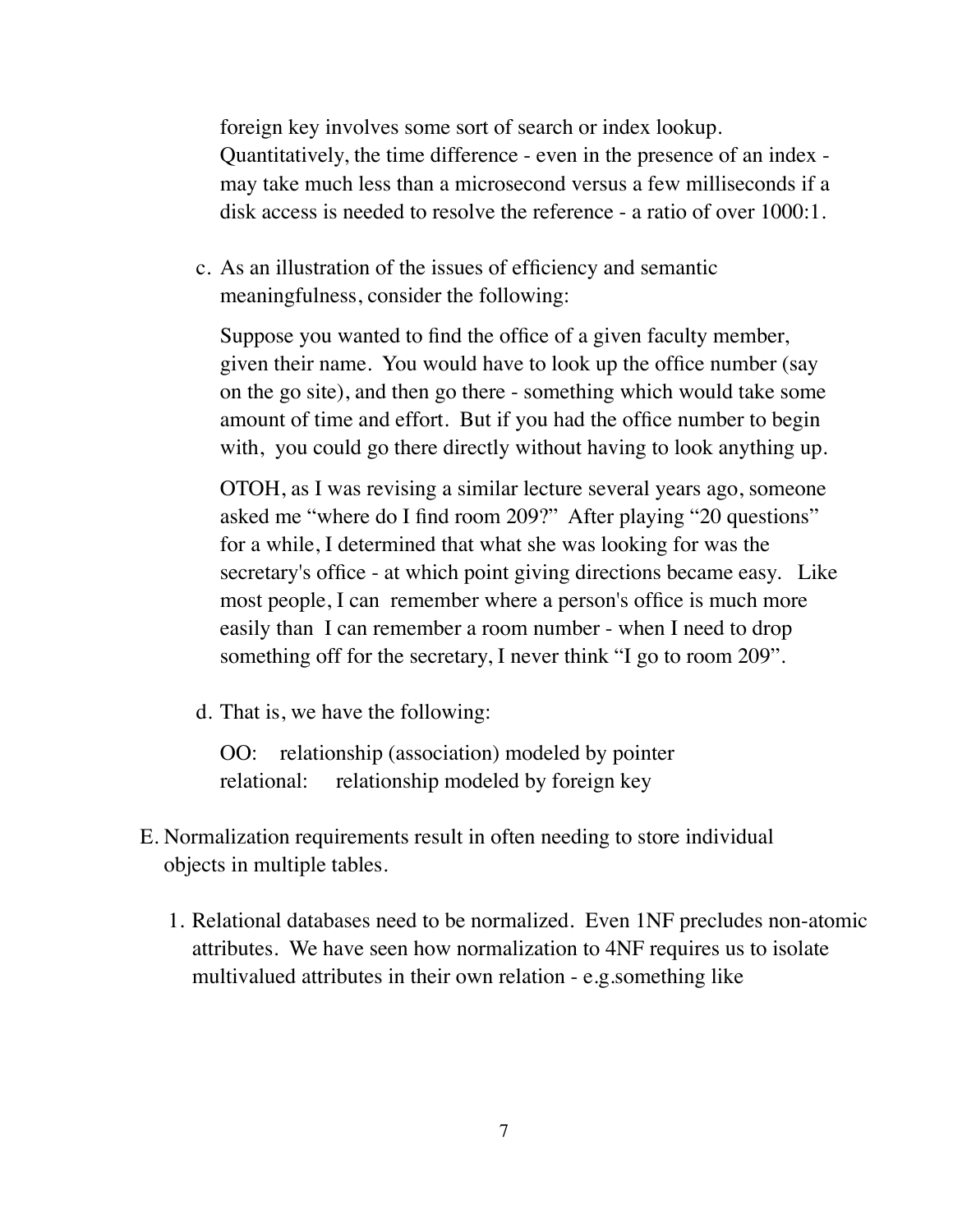

### **PROJECT**

What does this normalize to for 4NF?

ASK

Two tables: (ABDE) and (AC) to satisfy the requirements of 4NF

- 2. However, OO classes can contain attributes which are collections of various sorts, and can contain non-atomic attributes.
- 3. This has some profound implications, which someone has illustrated as follows:

Is it possible to store a car in standard office filing cabinets?

 $ASK<sub>0</sub> Yes - if you're willing to take it apart far enough! The problem comes in$ putting it back together when you need it.

- 4. The difference between OO and relational representations for information is summed up neatly by the following diagram from Sadalage: PROJECT Sadalage Figure 1.1
- F. Some writers have pointed out that there is also a fundamental philosophical difference between the two approaches to representing information.
	- 1. Database systems seek to foster "data independence" the idea that data should be stored in such a way as to be independent of the programs that use it - which facilitates sharing of data between application areas and the ability to perform ad-hoc queries.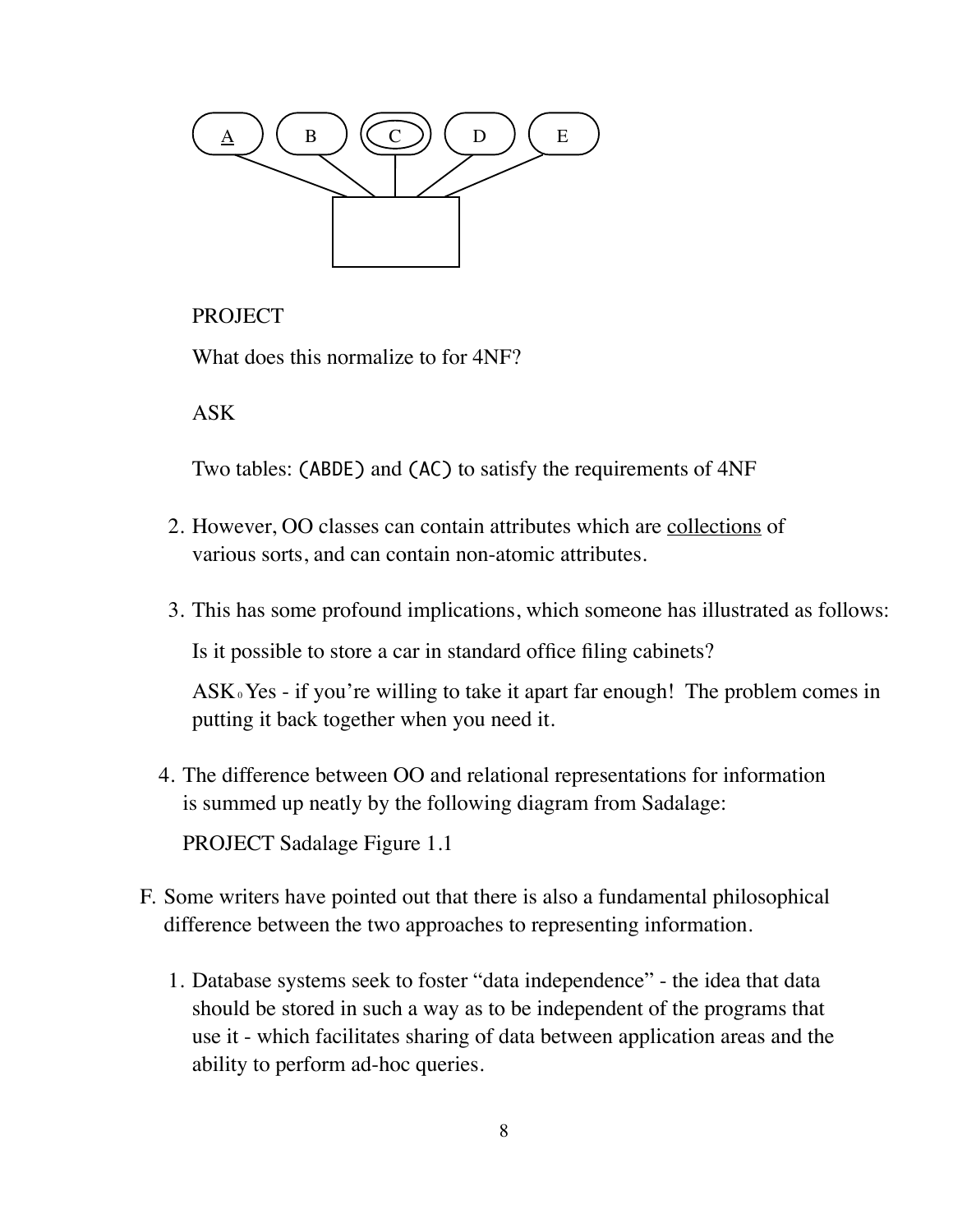- 2. Object-orientation emphasizes the close connection between data and behavior. An object doesn't just incorporate data - it also incorporates methods that operate on the data. Moreover, one of the components of the OO "PIE" is encapsulation, which precludes operating on data except through the set of methods that a class furnishes.
- 3. In a generic database, one often needs to use the data in ways that might not have been anticipated when the database was designed. This can be easily done in SQL, of course, but it means breaking encapsulation if he data being stored actually represents objects that belong to OO classes.

What does one do then? Wait for new methods to be coded? Break encapsulation? Neither seems like a good solution.

G.Differences like these between the two models create challenges for application programmers who are writing an OO program but need to store data in a relational database. This, in turn, engenders greater development effort for applications, and flies in the face of approaches such as agile development.

#### IV.**Approaches to Dealing With These Issues**

- A.One possibility is to develop a new object-oriented database model. There was a lot of interest in this at one time, but efforts to produce a standardized OO model have been unsuccessful and there is currently little work in this regard except for certain niche areas.
	- 1. For example, the 3rd and 4th editions of our text had a separate chapter on "Object-Oriented Databases", while the 5th and 6th editions combine this with the Object-relational approach to produce a single chapter on "Object-Based Databases", and the edition we are using includes material on OO support features in a chapter on Complex Data Types.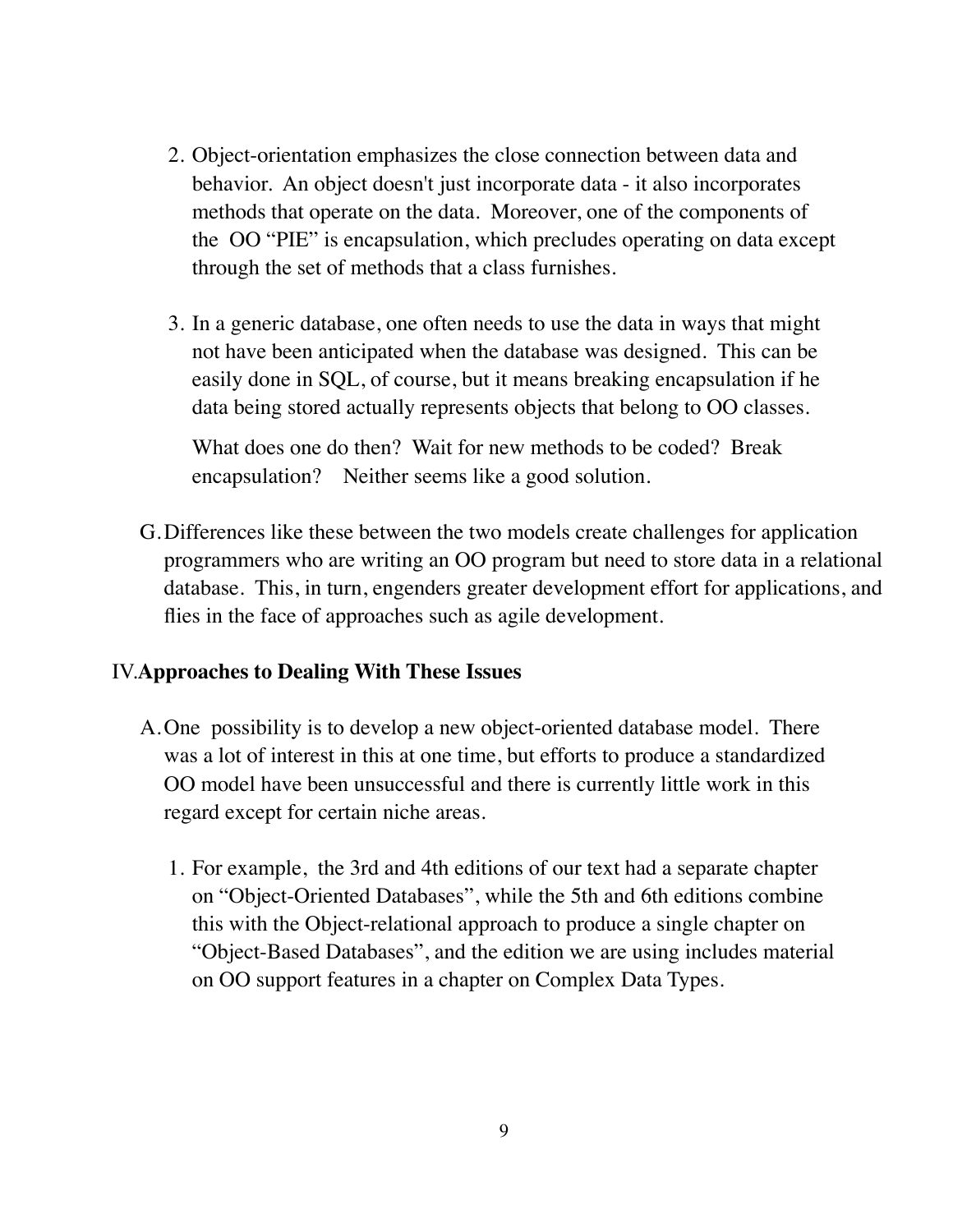- 2. However, OODBs are quite important in a number of niche markets (e.g. medical information systems), and new developments in this area are always possible.)
- B. Another possibility is to extend the relational model to make it a better match for the requirements of OO - creating what is often known as an objectrelational model.
	- 1. Several of the extensions to SQL in SQL 1999 (and beyond) have been concerned with reducing the impedance mismatch between the relational model and the needs of OO systems, by moving away from the restrictions the straight relational model imposes on attributes.
		- a. Allowing non-atomic data types
			- (1)Columns whose values may contain internal structure (i.e. have fields of their own.

The SQL 1999 standard specifies a create type .. as facility which allows defining a structured type.

(2)Columns which may store a collection (e.g. set, array) of value rather than a single value - a relation nested within a relation. A key motivation here is efficiency: multivalued attributes are associated with multivalued dependencies, which force decomposition during normalization and lead to the need for joins in queries. However, a join is inherently a computationally expensive operation. and transferring an object containing a collection between memory and the database typically requires a loop that translates between members of a collection and rows in some table arising from normalization.

The SQL 1999 standard defined array and multiset data types. A table column can be defined as some standard type, followed by either array[some constant] or multiset . What this does, in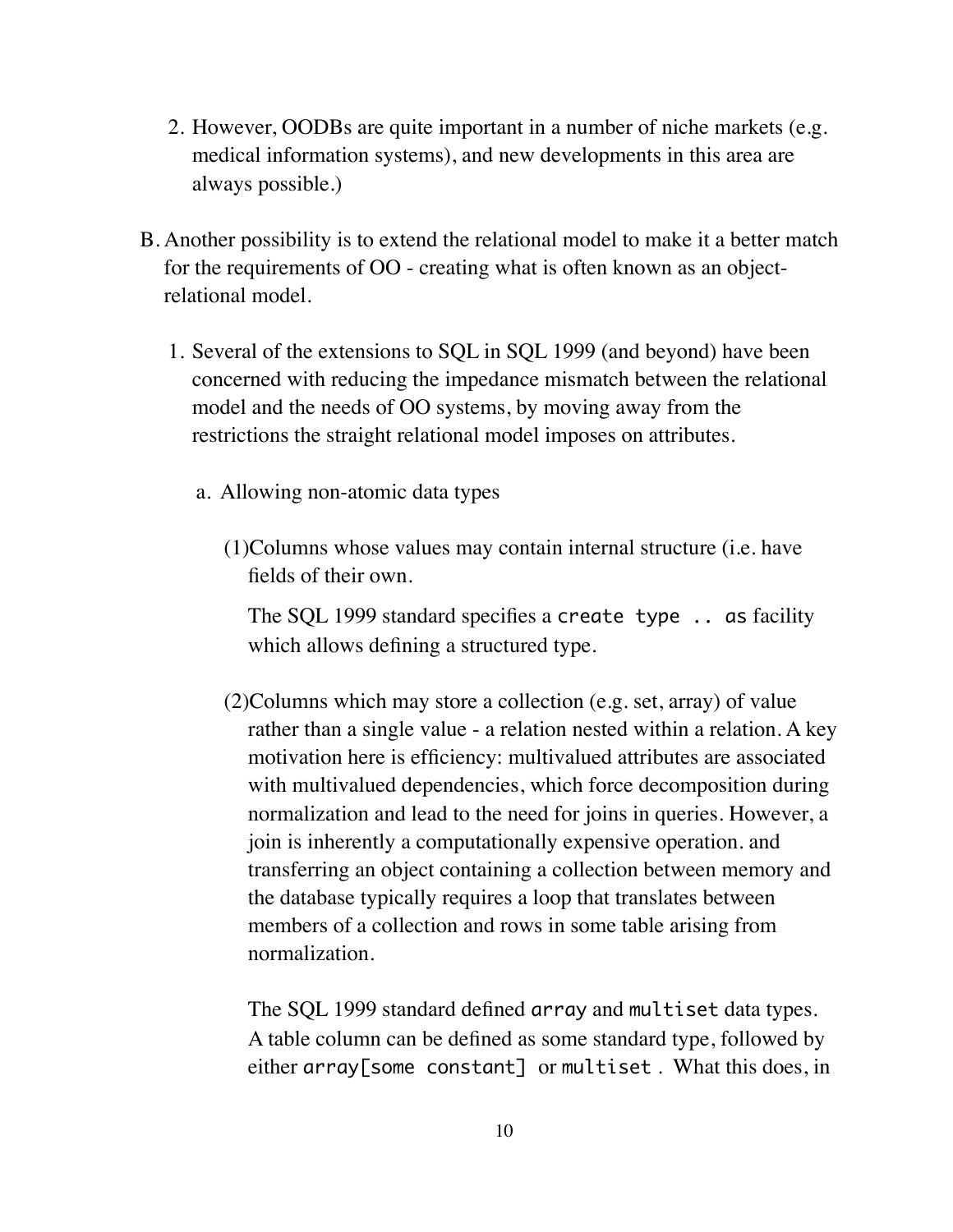effect, is to create a attribute for each row in the table which is itself another table. The DBMS transparently translates between a collection field in an object and a table columns in a database row.

- (3)Reference data types
	- (a)System-generated object identifiers (oids)
	- (b)The ability for a field to store the oid of a row in another table (in effect a pointer to it that can be looked up quickly in a hash index) rather than a key that must be looked up by searching or in a more sophisticated index. Again, efficiency is a key motivation.
- b. Direct support for inheritance
	- (1)Types based on other types so that a type includes fields of its own plus fields inherited from a parent type or types.
	- (2)Tables based on other tables so that a given row, when inserted into a subtable, also becomes a row in a base table. (This moves into the realm of class  $=$  entity-set, of course)
	- (3)Note that these are really two different extensions in the one case the domains of individual columns use inheritance; in the other case, whole table structures use inheritance. A given database implementation may, of course, implement neither, either or both.
- c.Storing procedures in the database along with the data
	- (1)As methods of specific data types.
	- (2)As "stand-alone" functions or procedures.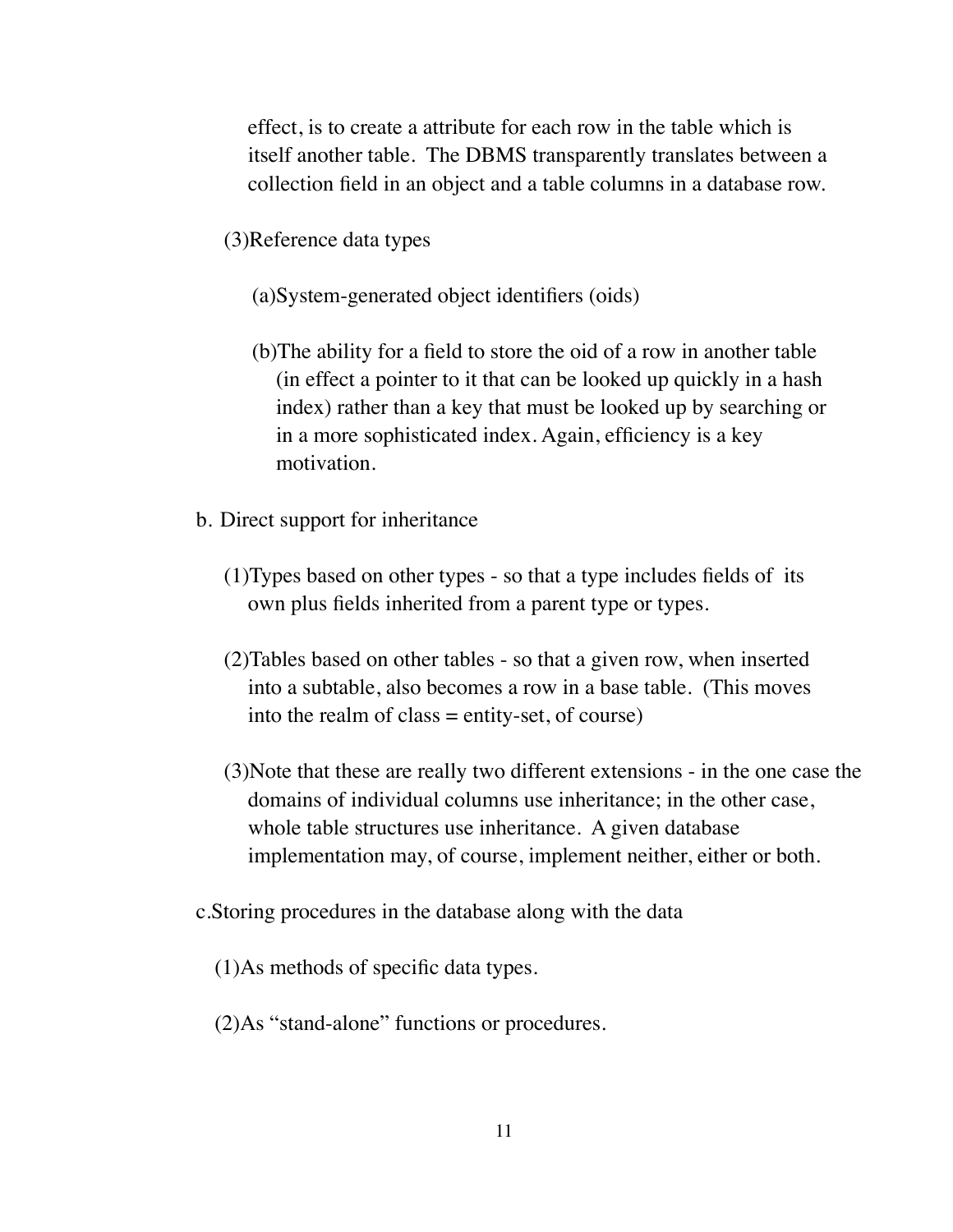(3)This is actually what something like sqlj does - SQL code embedded in a Java program is compiled into stored procedures stored in the database by the bind operation.

d. Extensions intended to make SQL be a more fully-functional programming language in its own right, including various control structures and an ability to call routines written in other languages from within SQL.

Example: the CASE construct in SQL you used in an earlier homework.

- 2. Various commercial systems developed during the 1990's incorporated some or all of these facilities, which became part of the 1999 and subsequent SQL standards - though standardization of implementations is still a ways off and no vendor comes even close to fully supporting the standard. (And vendors often do things contained in the standard in their own, non-standard way, since incorporation of these ideas into commercial systems preceded standardization.)
- C. Finally, one might simply live with the differences. Essentially, this is what many existing systems do. This means, of course, that the programmer must consciously arrange for transmission of entities between main memory and the database, and must explicitly code transformation between information representations when needed.
	- 1. Example: This is essentially what you are doing in your programming project by embedding SQL statements in Java code.
	- 2. To do this, one must map certain OO constructs to corresponding relational constructs.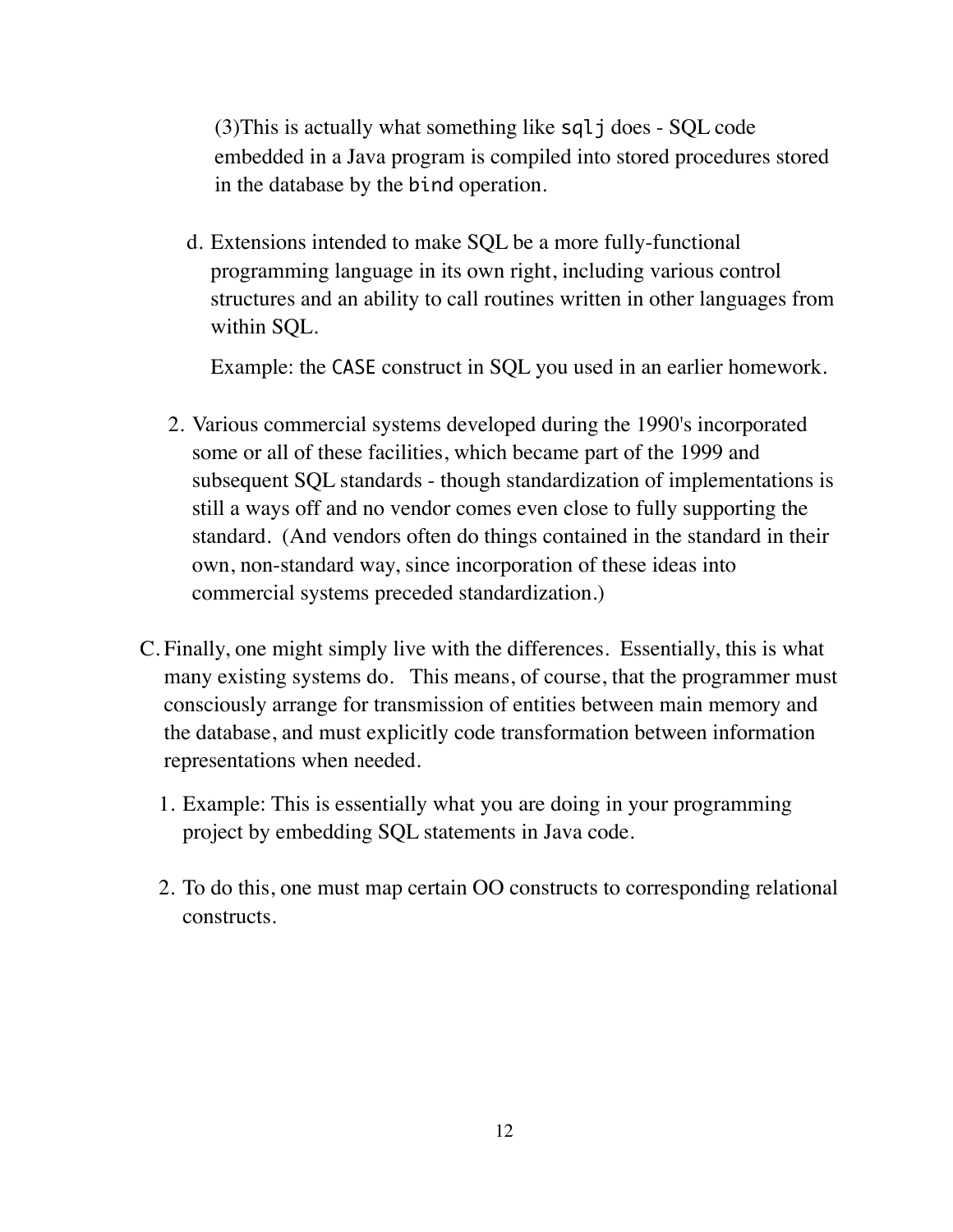a) If a class contains a field that is actually a collection, the collection might become a separate table in the relational database. Each row will contain a value of the collection element plus the primary key of the object in which it is contained.

Example:

```
class Person {
     private int id;
     private String name;
     private Set <String> emails;
}
```
might map to:



PROJECT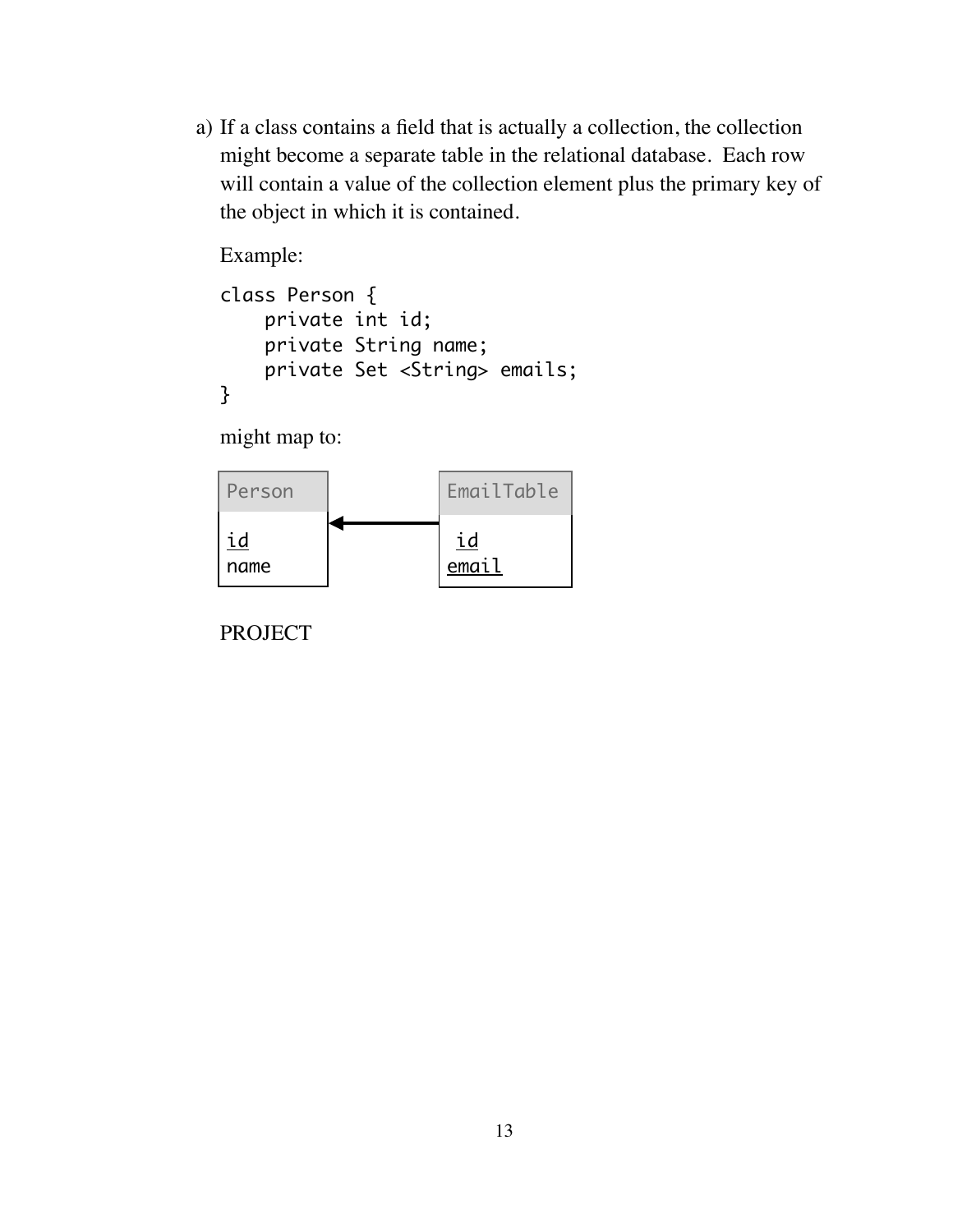b) If a class contains a field that is itself an object of another class, then objects of that class might be stored in a separate table with the values of their own fields plus the primary key of the table to which it belongs.

Example:

```
class Person {
     private int id;
     private String name;
     private Address address;
}
class Address {
     private String street;
     private String city;
     private String state;
     private int zip;
}
```
might map to:



#### PROJECT